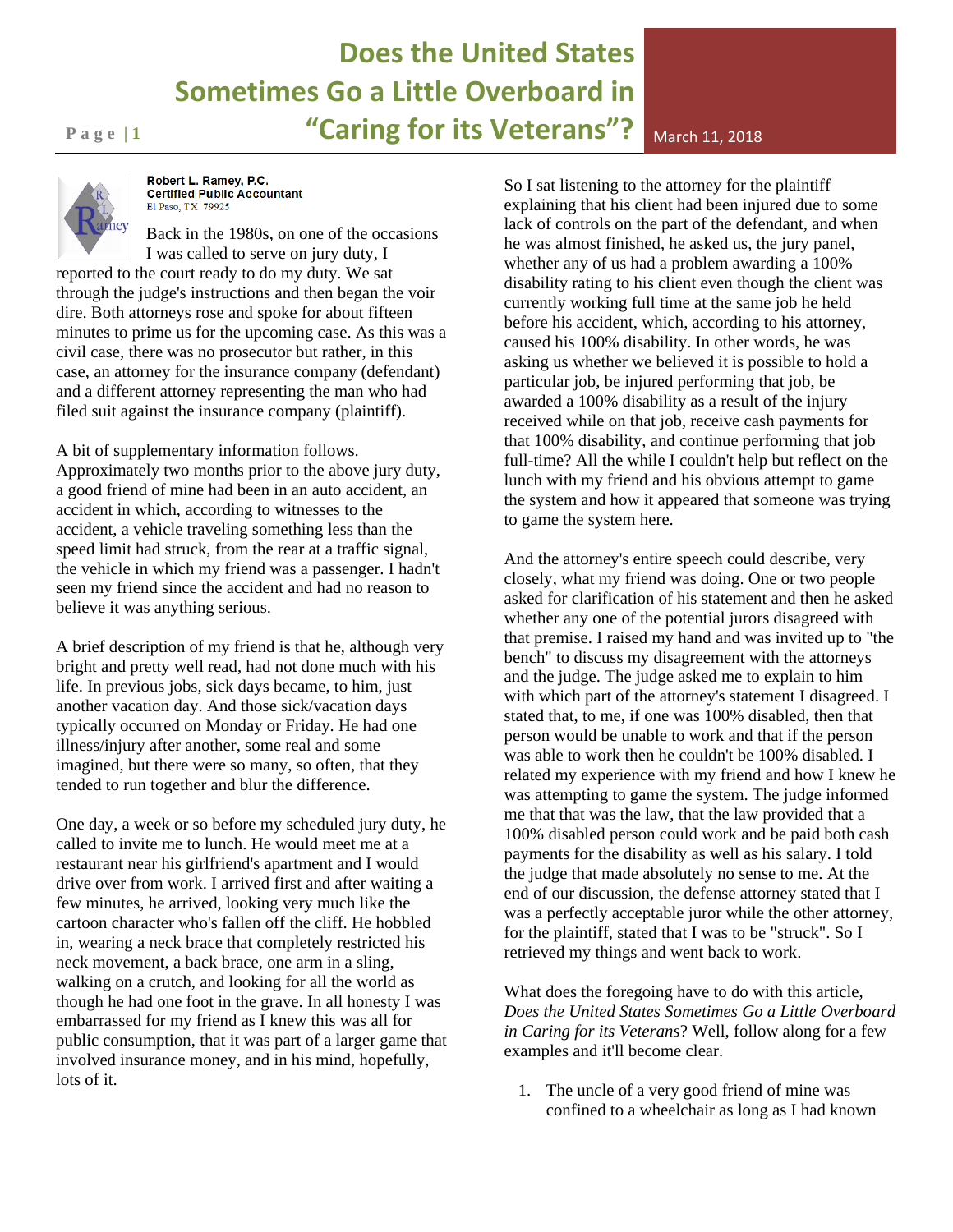## **Does the United States Sometimes Go a Little Overboard in P a g e | 2 "Caring for its Veterans"?** March 11, <sup>2018</sup>

him. He was unable to walk or to perform many of the tasks most of us take for granted, eg., playing golf, standing up to read at church, walking into the front door of a football stadium, etc. All those activities were beyond his abilities and clearly, he was very disabled. But he was one of the most successful attorneys in his hometown, El Paso, Texas. He earned a very good living and provided very well for his family. Could he have possibly been classified by any entity or person, as 100% disabled. Should this man have been receiving disability payments from Social Security while working as an attorney? Clearly not.

2. This man owned a bar on Alameda Street across the street from my place of employment. He had been born and raised in El Paso, Texas very near the bar he owned. After receiving his draft notice and after passing his induction physical, he was sent to basic training, AIT, and then off to fight for his country in World War II. He saw combat and was badly wounded. After recovering sufficiently from his wounds, he left the hospital and was medically discharged. He came home to El Paso, Texas and purchased his bar. He was a good businessman and he ran a successful neighborhood bar, frequented primarily by people who lived nearby and stopped by the bar after work. He was a smart man. For example, every Friday night he went to the bank and borrowed \$40,000 in cash. He took the cash back to his bar and as people came into the bar after work he would cash their paychecks. And by the end of the night he would own a good portion of the very paychecks he had cashed. He didn't live an extravagant lifestyle. He owned a small bar that had a pool table, maybe 2 pool tables, and it was full every Friday and Saturday night.

Now this man, though he had been badly wounded in action, though he walked with a serious limp, though he used a cane for support, was perfectly capable of working a 10 or 12 hour day every day of the week. And he did so and in doing so he made a very decent living from the date of his discharge in 1945 until at least 1977 when I knew him. I don't know whether he received a VA pension or not. I'm not sure why he would. He was fully capable of working even though he was disabled. But he did very well without any assistance from the government other than medical care. Should this man have received cash disability payments from the Veterans Administration? Clearly not.

3. Monsignor Henry Buchanan. I don't know whether Monsignor Buchanan was a priest before he went into the army. But whether he was or he wasn't is irrelevant. Henry Buchanan was badly wounded on the Normandy beachhead. He almost died. After he recovered in an army hospital, he returned to El Paso, and if he was not a priest when he went into the army, he became a priest after he left the army. I knew Monsignor Buchanan when he was the pastor of Saint Joseph's Catholic Church in El Paso, Texas. He was a very successful priest, very popular with his congregation and with the diocese. He was well educated and ran his parish and parish school efficiently and compassionately.

Monsignor Buchanan walked with a serious limp due to his injuries received on Normandy. And I'm sure he was in constant pain. But he also worked long days, running the church and school, visiting hospitals and private homes, working in the diocese, tending to his flock. Monsignor Buchanan was disabled but it didn't keep him from working full time in his chosen field and he was a wonderful priest. He would have been insulted if someone had suggested that he should "be on disability". Should Monsignor Buchanan have received cash disability payments from the Veterans Administration? Clearly not.

When did we change? When did we stop believing that we have a responsibility to answer the call and if necessary, die answering the call? When did we change from believing that disability payments from the United States government or from an insurance company were there to assist the disabled person because they were unable to assist themselves? When did it become acceptable to accept disability payments while working full-time? When did we lose our pride in doing it on our own? Why does the Veterans Administration pay out